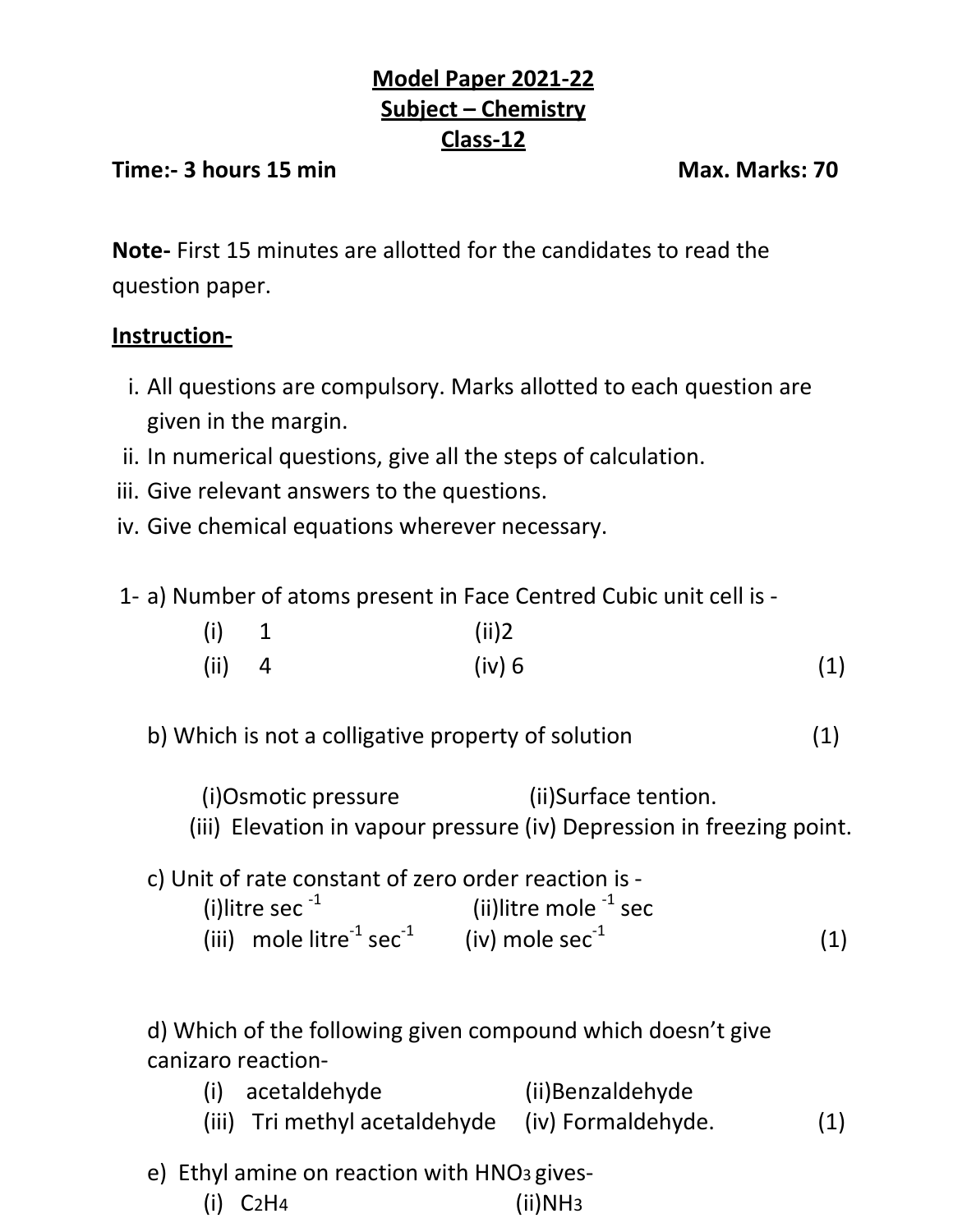| $(iii)$ $C2H5NO2$ | $(iv)$ C <sub>2</sub> H <sub>5</sub> OH | (1) |
|-------------------|-----------------------------------------|-----|
|-------------------|-----------------------------------------|-----|

f) Glucose show reducing property because it has-

| (i) aldehyde group   | (ii)Ketone group           |     |
|----------------------|----------------------------|-----|
| (iii) hydroxyl group | (iv) NH <sub>2</sub> group | (1) |

- 2- a) If an element A (atomic mass 100) has bcc structure with a cell edge of cube is 400 pm then,
	- (i) Determine the density of A and
	- (ii) Calculate the number of unit cell in 100 grams of A  $(N_A=$ 6.023 $\times$ 10<sup>23</sup> mole  $^{-1}$ )  $(1+1=2)$
	- b) What is mole fraction? Write the equation for relation between mole fraction and relative Lowering of vapour pressure of solute.  $(1+1=2)$
	- c) Calculate the equivalent conductivity of 1M H2SO4 solution if the specific conductance is 26  $\times 10^{-2}$  ohm  $^{-1}$  cm  $^{-1}$  (atomic mass of S=32) (2)
	- d) What is Hardy Schulze law of coagulation? Explain it. (2)
- 3- a) Calculate the packing efficiency of primitive cubic unit cell. (2)
	- b) Write the properties and two uses of inert gases.  $(1+1=2)$
	- c) Write the I.U.P.A.C Name of following coordination compound i)  $[Pt (NH3)2 Cl (NO2)]$  ii) K<sub>3</sub>  $[Cr (C_2H4)3]$  (1+1=2)
	- d) Write the structural and functional difference between DNA and  $\mathsf{RNA}.$  (2)
- 4- a) The electrical resistance of a column of 0.05 mole/litre of NaOH Solution of diameter 1 cm and length of 50 cm is  $5.55 \times 10^3$  ohm. calculate the resistivity, conductivity and molar conductivity. (1+1+1=3)
	- b) Write short notes on- (1.5+1.5=3)
		-

(i) peptization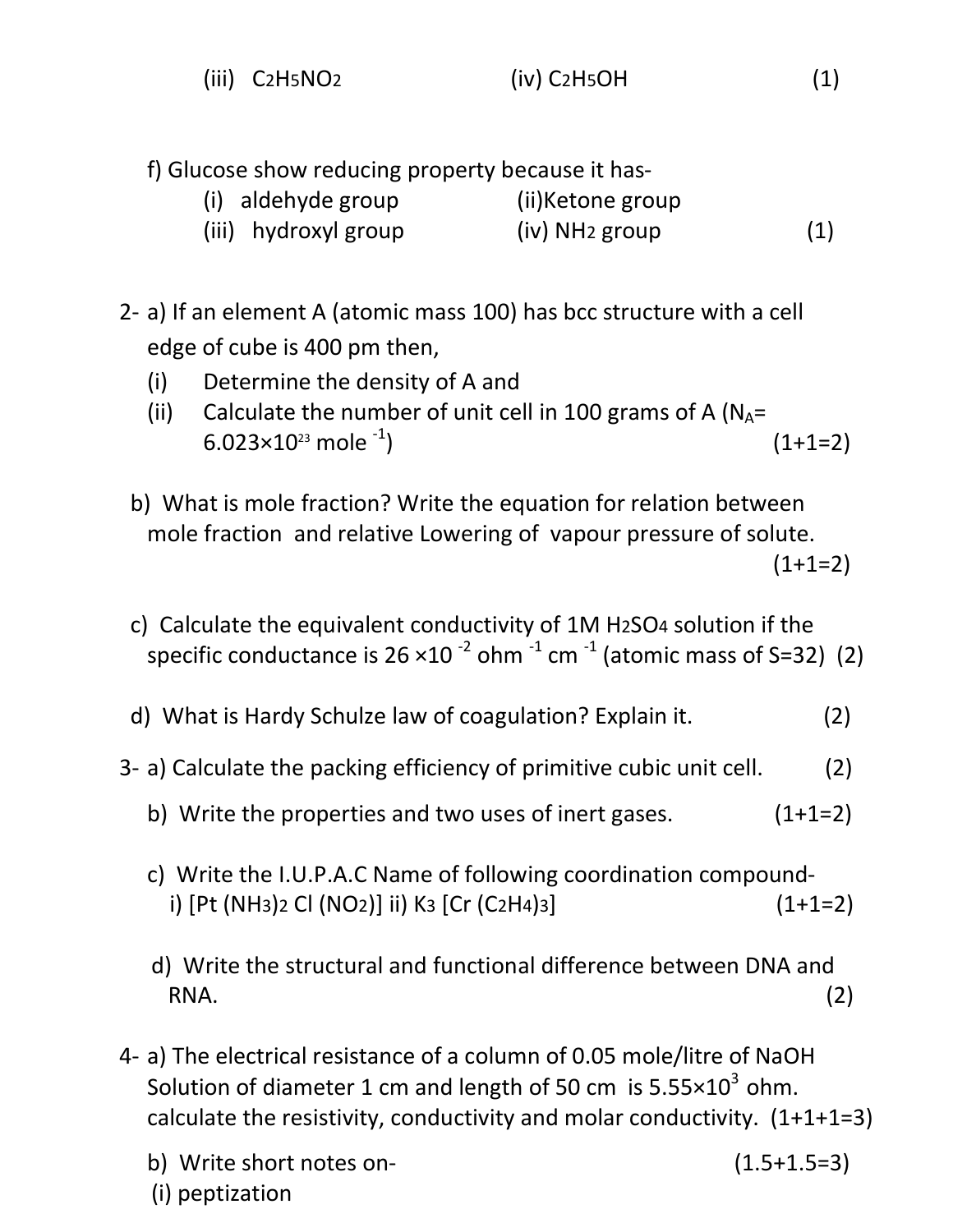(ii) dialysis

c) Give one method with chemical equation for the identification of primary, secondary and tertiary amines. (3)

- d) Write the structural formula of glucose . How do you obtain glucosaccaric acid and glucooxime from glucose? Write chemical equations also. (1+1+1=3)
- 5- a) The Boiling point of S is 0.6 K increased if 4 gram of a substance 'X' is added in 100 gram of solvent. Then calculate- $(1+1+1+1=4)$ 
	- i) depression of freezing point of S.
	- ii) Lowering of vapour pressure with respect to S.
	- iii) osmotic pressure of solution at 300K
	- iv) atomic mass of X. if Kb = 5, Ks= 32.0, atomic mass of  $S = 150$ , density of solution =  $1.6\times10^3$  Kg/mole<sup>3</sup> is given.

b) Derive equation for rate constant of first order reaction and also show that the half life time of first order reaction doesnot depend upon the concentration of reactants.

 $(3+1=4)$ 

c) What is Transition element? Explain the following with respect to transition element-

i) they form coloured ion.

ii)they form interstitial compounds.  $(1+1.5+1.5=4)$ 

- d) What is a ligand? How they effect crystal field splitting energy?  $(1+3=4)$
- 6- a) Explain the following with reason-  $(2+2+1=5)$ 
	- i) Sulphur is solid while oxygen is gas at normal temperature.
	- ii) Halogens are strong oxidizing agent.
	- iii) Boiling point of inert gases are very low.

OR

Describe the Haber's process for manufacture of Ammonia giving labelled diagram. Write it's properties and uses also . (3+1+1=5)